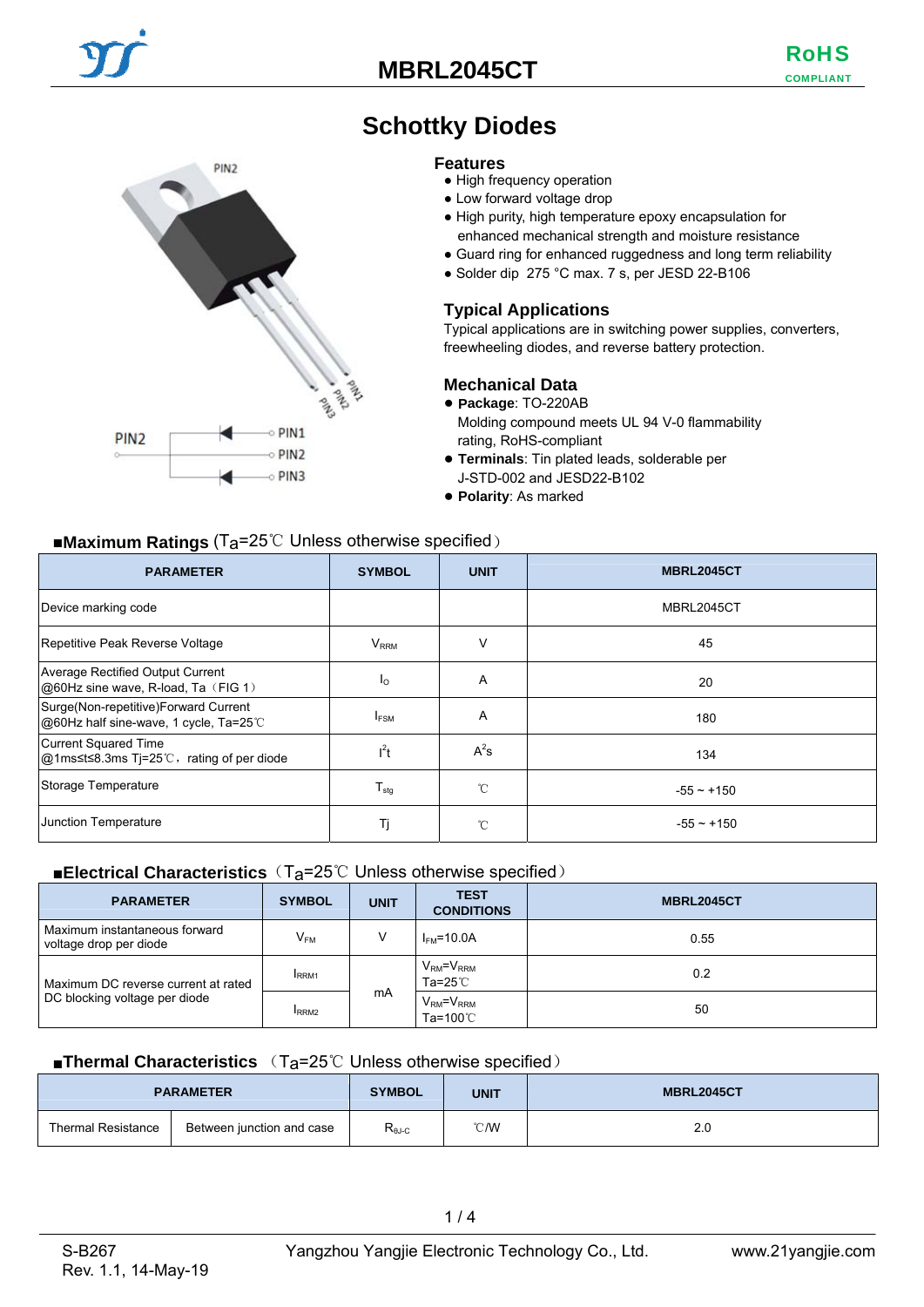

# **MBRL2045CT**

## ■**Ordering Information** (Example)

| _________           |                 |                                 |                                          |                                             |                      |
|---------------------|-----------------|---------------------------------|------------------------------------------|---------------------------------------------|----------------------|
| <b>PREFERED P/N</b> | UNIT WEIGHT(g)  | <b>MINIIMUM</b><br>PACKAGE(pcs) | <b>INNER BOX</b><br><b>QUANTITY(pcs)</b> | <b>OUTER CARTON</b><br><b>QUANTITY(pcs)</b> | <b>DELIVERY MODE</b> |
| MBRL2045CT          | Approximate 1.9 | 50                              | 1000                                     | 5000                                        | Tube                 |

### ■**Characteristics** (Typical)



 $2/4$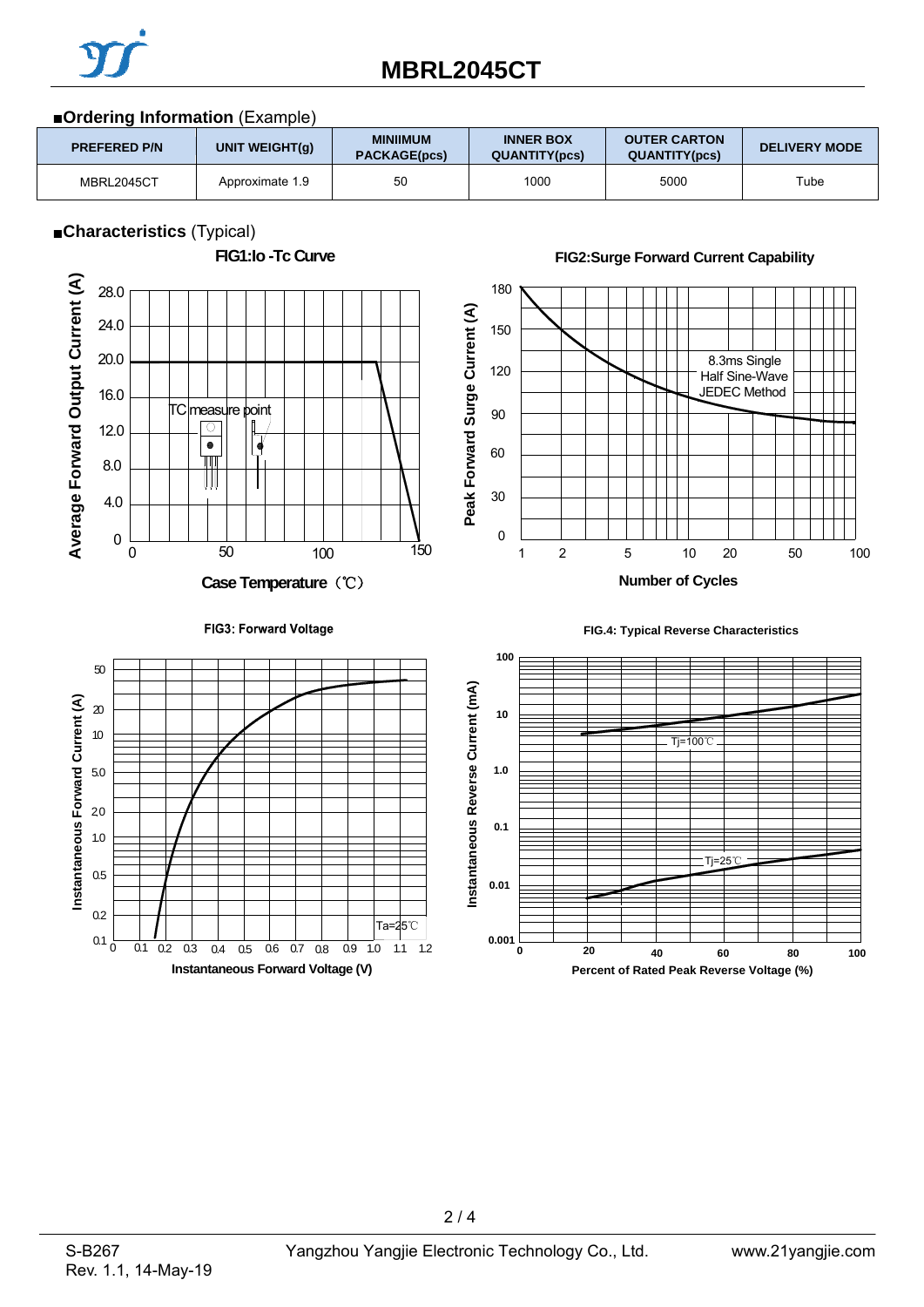

## ■**Outline Dimensions**



| <b>TO-220AB</b> |       |       |  |  |  |
|-----------------|-------|-------|--|--|--|
| Dim             | Min   | Max   |  |  |  |
| A               | 9.5   | 10.9  |  |  |  |
| B               | 2.22  | 3.27  |  |  |  |
| C               | 3.34  | 4.31  |  |  |  |
| D               | 14.5  | 15.5  |  |  |  |
| E               | 3.16  | 4.46  |  |  |  |
| F               | 0.28  | 0.64  |  |  |  |
| G               | 0.68  | 0.94  |  |  |  |
| н               | 13.06 | 14.62 |  |  |  |
| I               | 2.01  | 3.07  |  |  |  |
| J               | 4.04  | 5.1   |  |  |  |
| K               | 1.14  | 1.4   |  |  |  |
| L               | 2.14  | 3.19  |  |  |  |

3 / 4